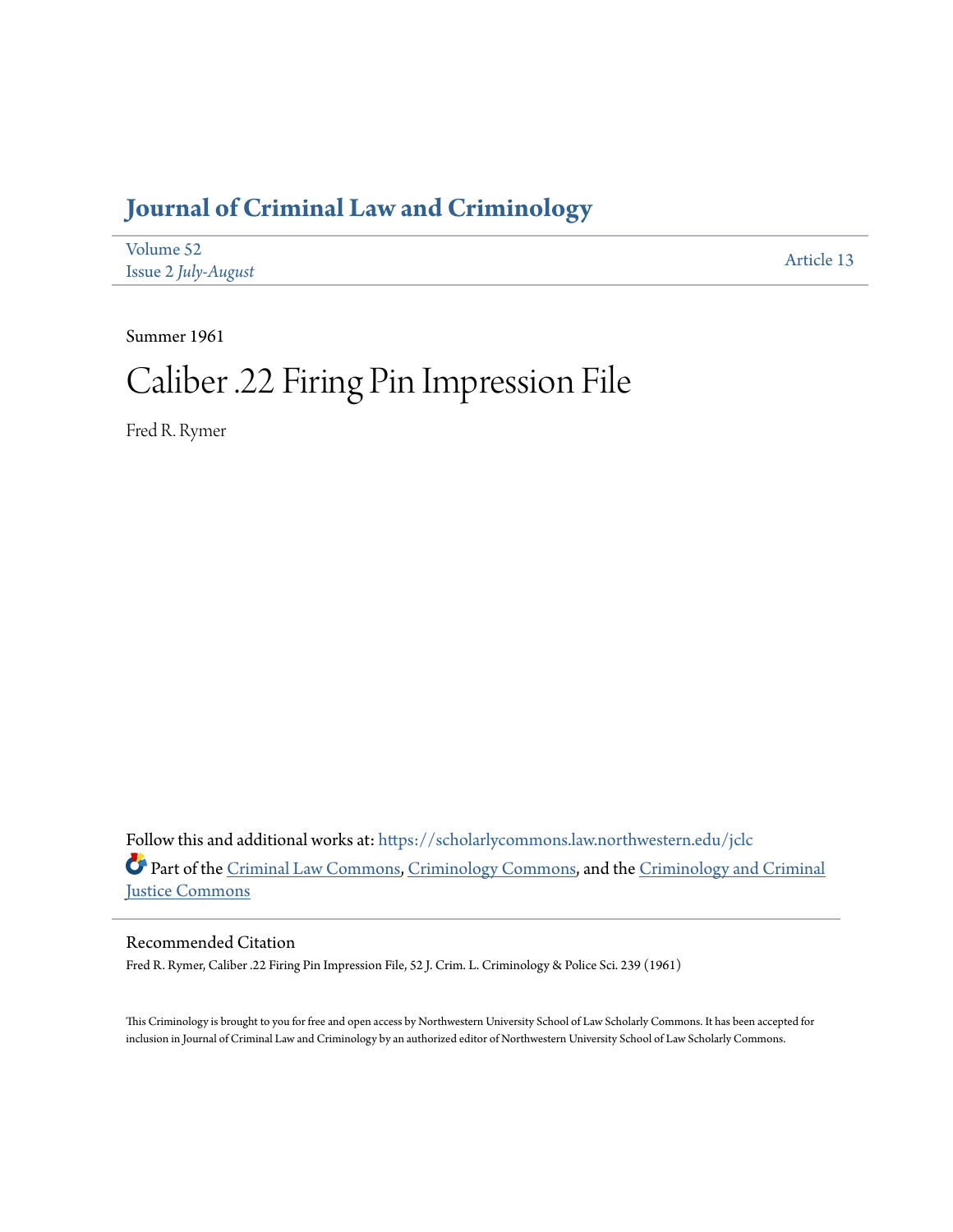### **.22 CALIBER FIRING PIN IMPRESSION FILE**

#### FRED R. RYMER

Fred R. Rymer is Supervisor of the Firearms Section in the Texas Department of Public Safety Laboratory. He has been a member of the laboratory staff since 1941, is a member of the Board of Directors of the International Association for Identification and a Past-President of the Texas Division of this Association. **A** graduate of the University of Texas, Mr. Rymer has published a number of technical articles in various publications.--EDITOR.

Included in our population is a vast "army" of hunters, plinkers, experimenters, and gun lovers. In fact, this "army" has been estimated to comprise approximately sixteen percent of our population who are either interested directly or indirectly in firearms or shooting. A great deal of this interest is in the urge of the chase, and for this reason, hunting restricted to a season in which a shooter may kill only one deer or fire only one shot does not suffice. This urge has given rise to the varminter or plinker who is not restricted by a license or a season, but may pursue his shooting the year around. No firearm renders itself better to this need than does the .22 caliber rifle, pistol, or revolver. In addition, the .22 is the best "beginner's" rifle for all ages and is available at low prices in any area of our country. Therefore, we find more .22's of various types in circulation than any other caliber of firearm. It then follows that since there is a preponderance of .22 caliber firearms, many are going to become involved in the commission of a crime. In many instances the .22 caliber bullet will either pass through the victim or, if recovered, be mutilated or distorted to such an extent that no definite opinion as to the make of the gun used to fire the bullet can be given. We must then attempt, if possible, to examine the firing pin impression on the rim of the fired case or cases, if recovered, and attempt to determine the make of gun used to fire this case.

Usually, a firearms technician has available to him a reference file ranging from a very few specimens to one hundred or several hundred fired .22 caliber cartridge cases. Due to the many different shapes and types of firing pin impressions found on the many different makes and models of .22 caliber firearms, it is impossible for the firearms technician to keep in mind each shape or size of each of these models or makes. It then is a most painstaking, time consuming and many times a

fruitless procedure for the technician to remove each test specimen from his file and compare the firing pin impression with the evidence impression.

After many such time consuming examinations, the thought occurred: would the impressions lend themselves to classification? If so, why not separate the impressions into some type of file. Understandably, the purpose of this file would be to enable the technician to determine the type of impression, classify it, and by checking through the file, quickly eliminate all classifications except the one involved. No one who has ever attempted to set up a file has been able to escape problems. It was determined that the impressions found on fired .22 caliber cartridge cases may be easily divided into some five classifications, which are illustrated in figure 1.

This is a large general breakdown, and at least one of the classifications must have several subclassifications. Many impressions may be also cross referenced as falling into more than one group. The first group referred to as square will comprise the largest group of impressions. In fact, this classification represents approximately **75%** of the total impressions in our file.

The variations range from wide, short, and square; small and square; to long, narrow, and square. It is possible to establish some sub-classifications for this group. Such a sub-classification is illustrated in figure 2, short and wide, half-length and wide, long and wide, short and narrow, halflength and narrow, and long and narrow. The sub-classification or extension of this file will be governed to a great extent by the number of specimens, the amount of time available, and the need by the technician for its maintenance. In our laboratory, at present, we are maintaining a file using the large five classification breakdown. The semi-circular, circular, angular, and unusual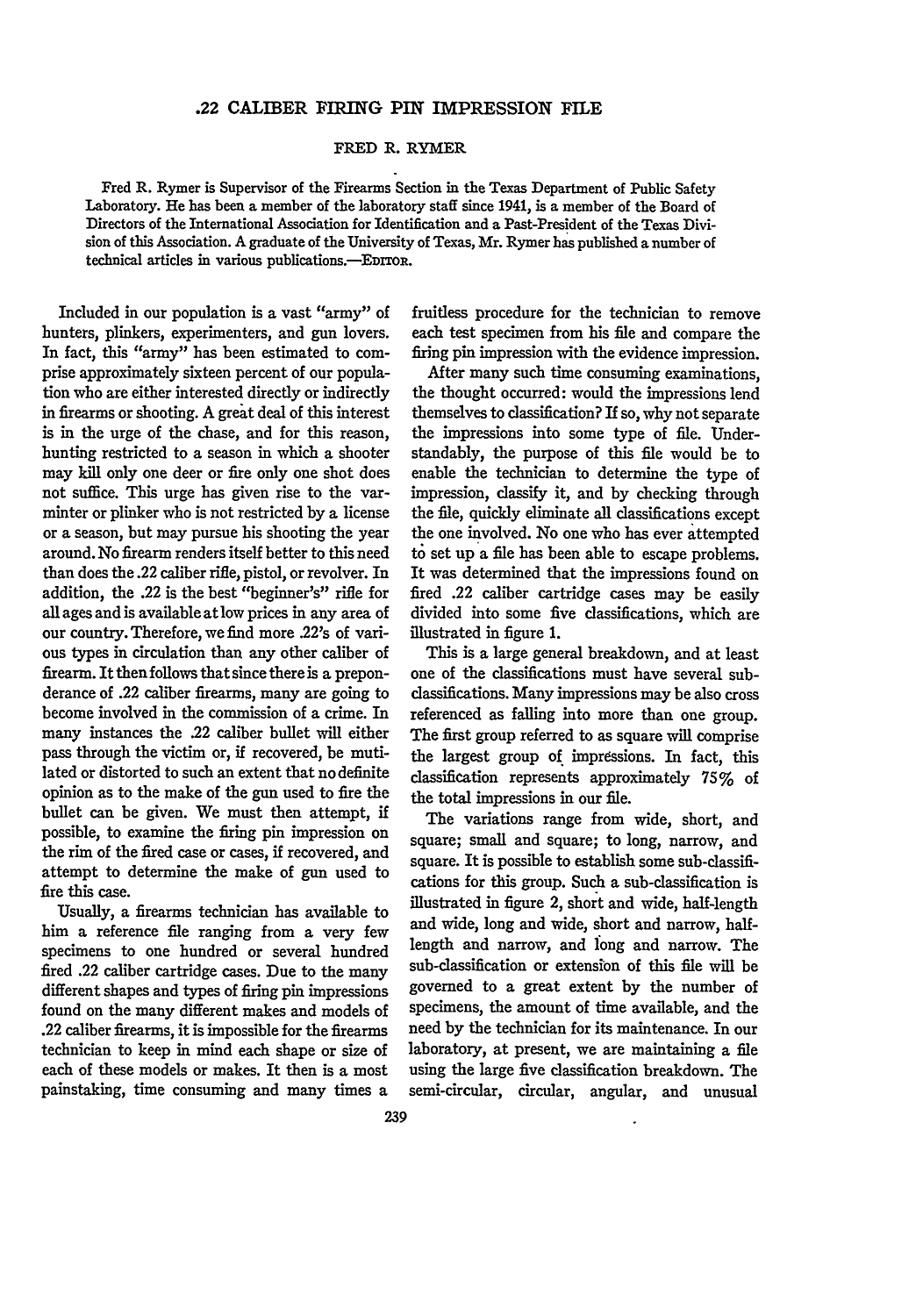

impressions will generally have so few impressions that a sub-classification would be unnecessary.

There have been several attempts to establish a .22 caliber impression file besides our own of which we know of at present. Mr. Burton D. Munhall, Manager, H. P. White Laboratory, has done a great deal toward the establishment of a file, as well as has Mr. Stanton **0.** Berg of Minneapolis, Minnesota. In fact, both Mr. Munhall and Mr. Berg have been interested in the study of .22 caliber impressions for some time. We have heard of others in this field interested in the development of such a file, but we have had no direct communication with them nor with their work.

After having decided upon the classification headings, the second problem of how the impressions should be prepared for filing must be solved.

Rectangular Narrow Long *Figure 2*

In our laboratory a microtessar shot of the base of each individual cartridge case showing the firing pin impression enlarged for easy examination is made and dipped to a 4 x 6 card showing the make and model of firearm used to secure the impression. The cards are then filed under the appropriate classification heading. At present we are not measuring the width nor length of the firing pin impression, but compare only the general size and shape. After having arrived at several possibilities, the appropriate test specimens are removed from the file and compared with the evidence impression; however, we are now in the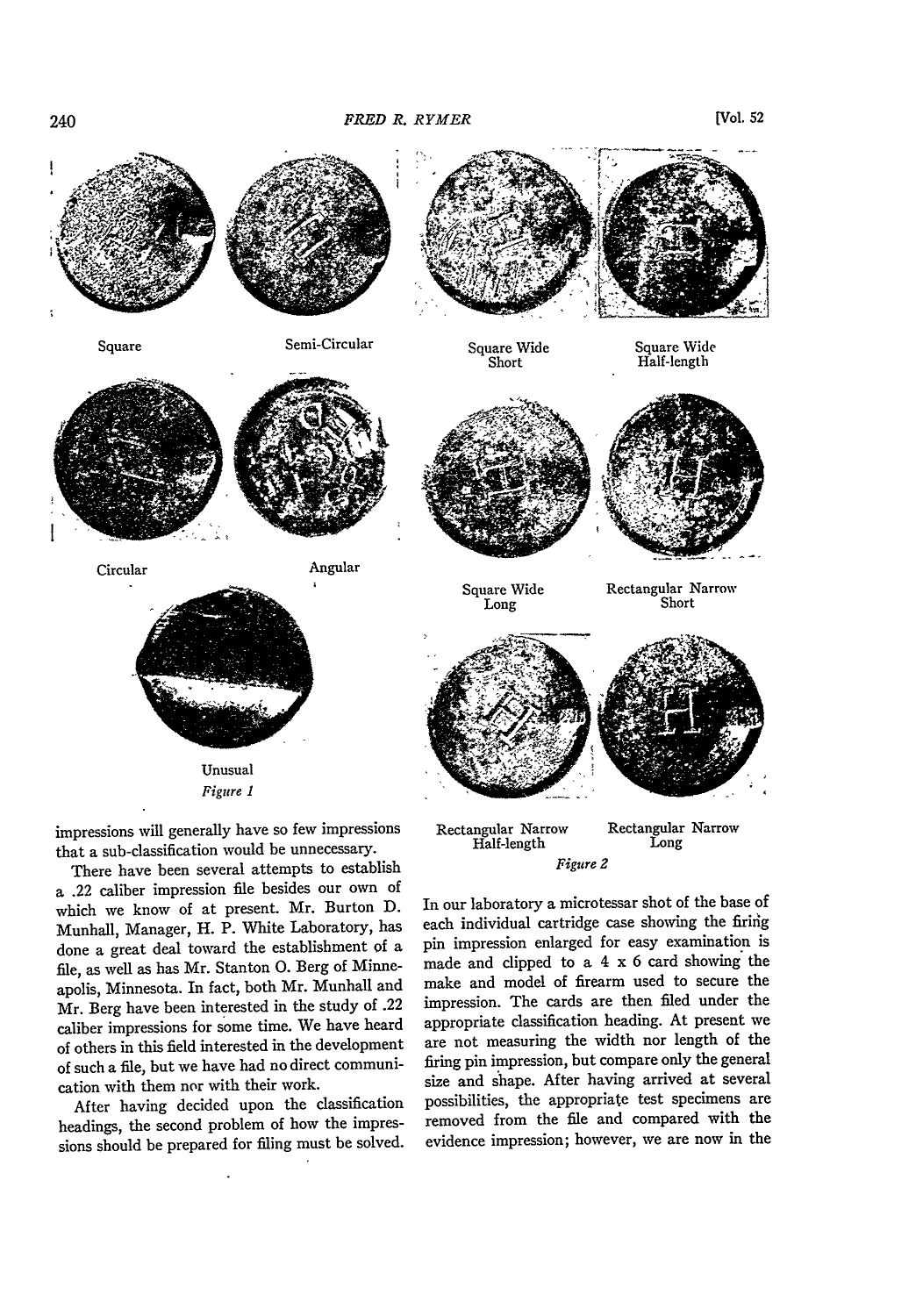|                  |                            | CARTRIDGE CASE IMPRESSION, RIM FIRE            | $5810 - 4$                |
|------------------|----------------------------|------------------------------------------------|---------------------------|
|                  | Class: Rectangular         | Approx. Size, A: . 034                         | B: .098<br>$\overline{1}$ |
| Extractor Width: |                            |                                                |                           |
|                  | Cartridge: .22 Short R. F. |                                                |                           |
| Weapon:          |                            | Colt Semi-Automatic Pistol                     |                           |
| Model:           |                            | Junior Colt Conversion Unit                    |                           |
| Make:            |                            | Colt's Patent Fire Arms Mfg. Co. (See remarks) |                           |
| Remarks:         |                            | Manufactured in Spain to Colt specifications.  |                           |



**i** .

*I.* **F. wmE** LABORAToRY. **SL AIR. MD.**

Munhall (H. P. White) Firearms Service Card



Berg-Personally designed file card



Texas DPS Laboratory File Card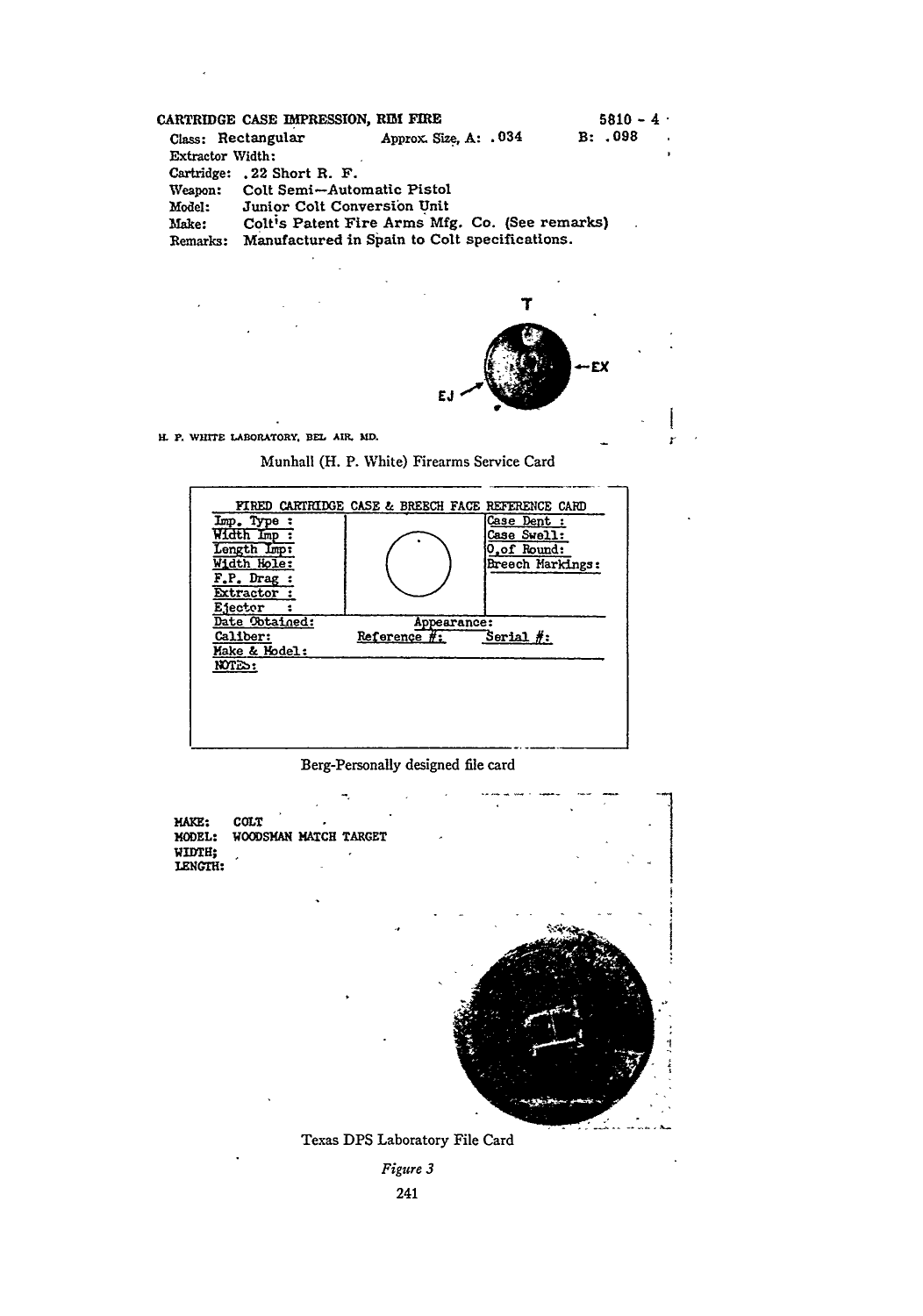process of beginning a trial system of firing pin impression measurements to determine whether or not they will prove of additional value to us. Mr. Munhall has included as a portion of his firearms service a most useful card for this information which includes an enlarged photograph of the base of the cartridge case, the classification, the approximate size, the extractor location and width, prime cartridge, weapon model and make, and includes a space for remarks. We feel that this card does show a great deal more information than the cards used in our laboratory and lends itself to the classification filing as do the cards in our laboratory files. Mr. Stanton **0.** Berg utilizes drawings rather than photographs, but does include the classification, width, and length of impressions plus more detailed information than on either ours or the Munhall cards. In figure 3, we see all types of cards.

Due to the lack of equipment and time available to the average firearms technician it is felt that drawings, which are equally as useful as the photographs, would be of more value due to the ease and quickness of reproduction. The method of reproduction, however, will depend upon the individual technician. However, the more additional information secured and placed on the card, including the shape and size of the impression, the more successful and more useful this file will prove to be.

The third problem presents itself only to those technicians who desire to further sub-divide the impressions by actually measuring the length and



*Figure 4*

- A. Represents the measurement across the bottom.
- B. Represents the measurement at a point between the top and bottom.
- C. Represents the measurement across the top.

width of the impression, or the diameter if a circular impression is under examination. This problem is the same faced by the technicians in measuring the width of lands and grooves on fired bullets. Are the impressions to be measured across the bottom, across the top, or at some point between? Figure 4 shows the various points of measurements.

**If** the technician does not intend to exchange information, he may use his own discretion and determine where the measurement should be made for his own file. However, should he attempt to exchange this information, a standardization of measurement points must be established by all technicians exchanging this information and engaged in this work before the information would be of value. A misunderstanding of measurement from different points might well -lead to an exchange of erroneous information.

While we feel that this file has much merit in it, certainly it is not without the possibility of error. Its purpose is to shorten the lengthy search required without its establishment and does on many occasions enable the technician to pin point the make and model of the firearm used in a crime. Why is this file not to be considered infallible? First, it is necessary to have a great many test impressions in this file. It is necessary to have specimens fired from a large cross section of the various makes, both obsolete and currently manufactured. In addition, a great many specimens of each make and model must be measured so that a definite set of shape and size characteristics for each make and model may be established. Equally to be considered are the manufacturing differences in models within a certain make. Recently we had an occasion to check two .22 caliber rifles of the same make and model, one of which had been manufactured some two years previous to the other. The firing pin impressions were entirely different. Besides the change in firing pin impressions there is also a certain tolerance in the manufacturing process which causes variation. During the manufacturing, some firing pins have the ends polished by a hand held operation which would also tend to make for variation within some makes and models. Still another reason is the individual wear on the nose of the firing pin in the gun. Due to this wear, it is possible for the size to be altered to such an extent that the impressions will become a "borderline" case, so to speak, and would fall within the tolerances of one or several other